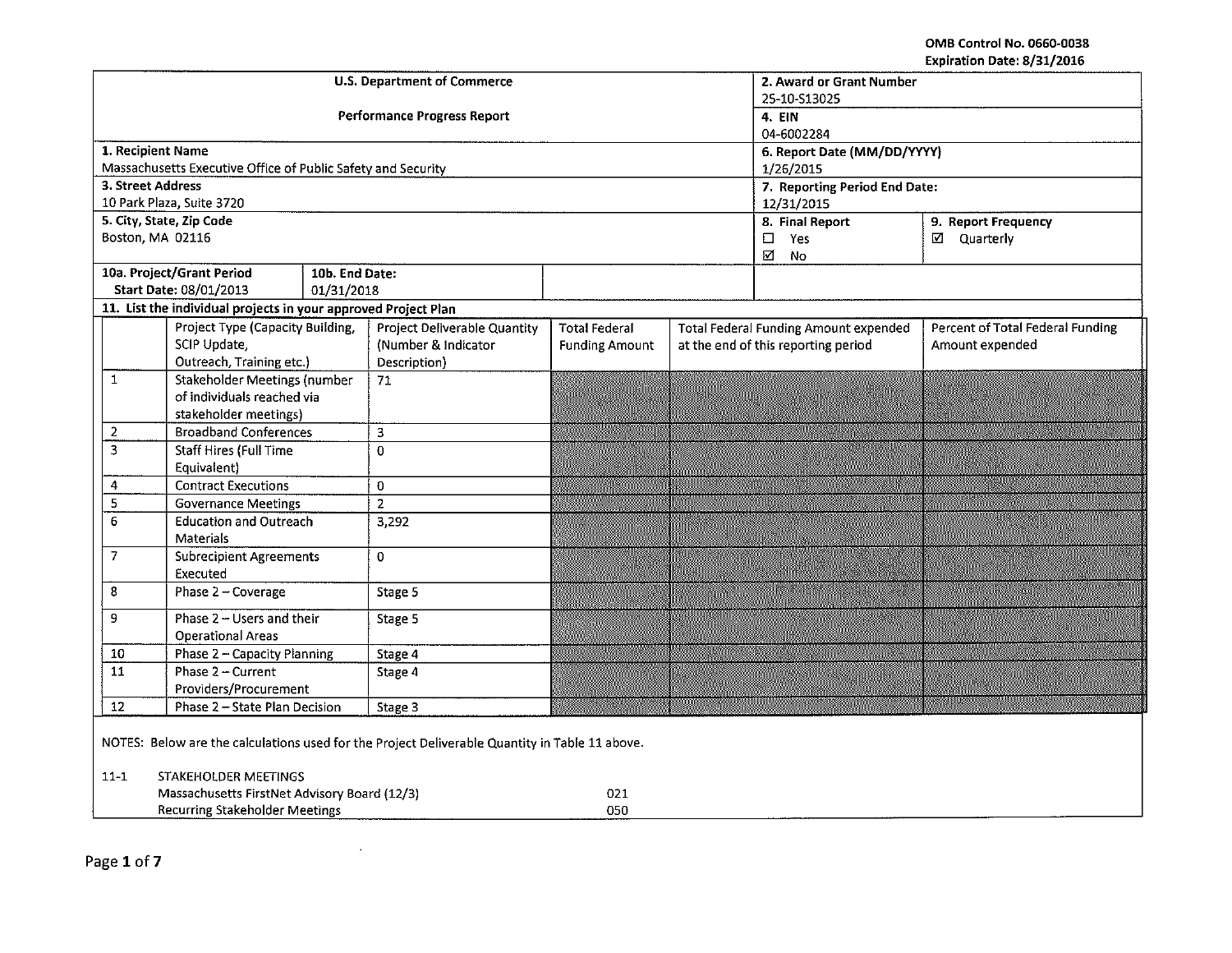|          |                                                                                                                  | 071 stakeholder meeting participants               |
|----------|------------------------------------------------------------------------------------------------------------------|----------------------------------------------------|
| $11 - 2$ | <b>BROADBAND CONFERENCES</b><br>SPOC Conference in Colorado (Michael Saltzman, Steve Staffier, Scott Bailey) 003 |                                                    |
|          |                                                                                                                  | 003 broadband conference participants              |
| $11 - 5$ | <b>GOVERNANCE MEETINGS</b>                                                                                       |                                                    |
|          | SPOC Briefing of the Governor's Office on FirstNet (10/29)                                                       | 001                                                |
|          | Massachusetts FirstNet Advisory Board Meeting (12/3)                                                             | 001                                                |
|          |                                                                                                                  | 002 governance meetings                            |
| $11 - 6$ | EDUCATION AND OUTREACH MATERIALS                                                                                 |                                                    |
|          | Mass.gov/psbo web site visits (estimated based on 1,145page views)                                               | 300                                                |
|          | Letters to Fire Chiefs, Police Chiefs, EMS Directors, and Others                                                 | 852                                                |
|          | PSBO FirstNet <b>Flyer for Fire Services</b>                                                                     | 372                                                |
|          | PSBO FirstNet Flyer for Law Enforcement                                                                          | 719                                                |
|          | PSBO FirstNet Flyer for EMS                                                                                      | 333                                                |
|          | Views of ArcGIS.com MA Coverage Objectives Baseline                                                              | 216                                                |
|          |                                                                                                                  | 3,292 education and outreach materials distributed |

11a. Describe your progress meeting each major activity/milestone approved in the Baseline Report for this project; any challenges or obstacles encountered and mitigation strategies you have employed; planned major activities for the next quarter; and any additional project milestones or information.

PSBO Activities: During this quarter, the Commonwealth Public Safety Broadband Office (PSBO) continued to manage the day to day activities of the SLIGP grant. Recurring PSBO activities include communications with stakeholders and first responders, planning and implementing SLIGP activities, managing content on the PSBO web site, participating in related meetings and councils, and grant reporting. The Massachusetts SPOC and Project Director also continued to participate on FirstNet organized webinars for SPOC and PSAC members and on Region 1 Conference Calls.

Website Updates: The PSBO continued to update the mass.gov/psbo web site with 8 news and update articles from sources like the PSBO and FirstNet. The web site also provides up to date links to Federal partners, broadband resources, calendar of events, frequently asked questions, and other content relevant to the implementation of the NPSBN. New content was added to provide a summary of "What's Happening with FirstNet in Massachusetts?" The web site is part of the PSBO's overall outreach strategy for reaching and communicating with stakeholders throughout the Commonwealth. There was a conservative estimate of 300 visits to mass.gov/psbo (based on a Google Analytics report of 1,145 total page views during the quarter). The web site is accessible at http://mass.gov/psbo.

Contact Lists: The PSBO continued to maintain a comprehensive contact list, including chiefs of police, chiefs of fire, emergency managers, EMS directors, chiefs of public and private college and university police, county Sheriffs, PSAP supervisors, and interested parties requesting to be included in PSBO communications lists. This updated contact information was used in this quarter to target mail correspondence to chiefs of police, chiefs of fire, EMS directors, and others. The PSBO has also worked with Mass IT to establish a series of LISTSERV email distribution lists for email outreach to first responders and others interested in FirstNet in Massachusetts.

Page 2 of 7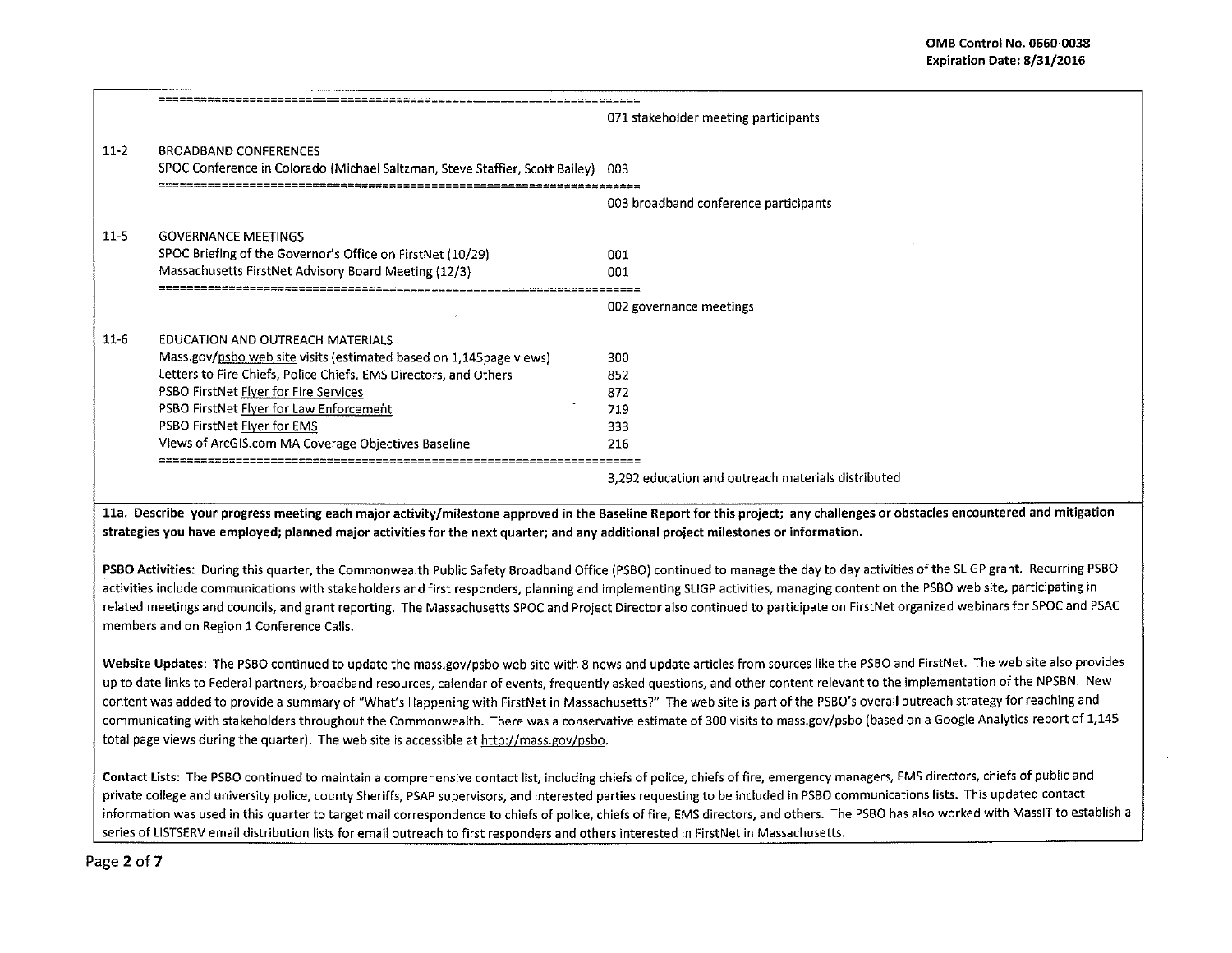Broadband Conferences: Three members ofthe PSBO (Project Director Michael Saltzman, Project Manager Scott Bailey, and SWIC Steve Staffier) participated in the October FirstNet SPOC meeting in Colorado. Massachusetts PSBO members participated in sessions involving FirstNet Acquisition, Final Interpretations, 2016 Planning, the State Plan Process, Data Collection Results, SLIGP Funding, and Technical and PSAC Updates. These members also participated in breakout sessions covering Regional Needs, Early Builder Updates, Education and Outreach, Federal Engagement, Governor and Elected Official Engagement, Metropolitan Engagement, Operational Architecture Overview, and Quality of Service, Priority, and Preemption.

Phase 2 Data Collection: During this quarter, PSBO participated on an October conference call with FirstNet to field questions about the Massachusetts data collection submission. There were no outstanding items requested of the PSBO regarding its September Data Collection Submission. The PSBO will continue to update items related to the data submission and provide those updates to FirstNet, as appropriate.

Publish Massachusetts Baseline Coverage Objectives Map: In response to inquiries and to aid with outreach, the PSBO published the Massachusetts FirstNet Baseline Coverage Objectives map to ArcGIS.com as an available data layer and web tool. The web tool was also integrated with the PSBO homepage on Mass.gov. Interested parties can go to the mass.gov/psbo and click on the link for the "Massachusetts First Net Baseline Coverage Objective Map" to view the Commonwealth with the FirstNet coverage objectives grid overlay. In addition, users can search for specific locations or towns and can navigate throughout the Commonwealth using this map tool. There have been *over* 216 views of this information since publishing it to Arcgis.com.

FirstNet Flyers: A major outreach activity during this quarter was outreach to rank and file first responders throughout the Commonwealth. The PSBO decided to try to reach first responders where they work by creating and posting flyers in the common areas of police stations, fire stations, EMS offices, and other locations throughout the Commonwealth. The PSBO customized 852 letters to chiefs of police, fire chiefs, and EMS directors requesting the posting of tailored FirstNet flyers for their staff. Three variations of flyers were created and 872 Fire Services flyers, 719 Law Enforcement flyers, and 333 EMS flyers were mailed to locations throughout the Commonwealth. These letters also provided an update on FirstNet and links to more information on the internet.

Governor's Update: At the end of October, the Massachusetts SPOC provided an update on the FirstNet initiative to the Office of the Governor of the Commonwealth of Massachusetts. Topics covered at this executive briefing included: FirstNet Origin and Vision, Public Safety Wireless Data (Current and Future), Overview of How FirstNet Works, Network Funding, FirstNet Organization in Massachusetts, Overview of the Massachusetts FirstNet Advisory Board, Potential MA FirstNet Users, FirstNet Timeline, Discussion of the 10/16 Letter from FirstNet CEO Poth, Consideration and Recent Updates, and Next Steps.

Expanded Use of Social Media: During this quarter, the PSBO continued discussions with the Commonwealth's IT organization (MassiT) to discuss opportunities for expanded use of social media. The PSBO established the framework for a PSBO blog and the creation of a PSBO master LISTSERV for email newsletters. The blog and electronic newsletter are expected to be launched in the next quarter of SLIGP reporting.

Regional Cooperation: In addition to participation on Region 1 planning calls, the PSBO team participated on calls with other Region 1 states to discuss challenges and approaches to Phase 2 data collection.

Participation in Recurring Stakeholder Meetings: PSBO staff continue to participate in recurring meetings of the Greater Boston Police Council, the Statewide Interoperability Executive Committee, the State 911 Commission, the Barnstable County 700 Mhz Subcommittee, OpenCape (a state STOP recipient), Massachusetts Broadband Institute (MBI) (a state STOP recipient), and the UASI region network group {PSNet). This participation includes short updates and fielding NPSBN questions from stakeholders. These meetings included approximately SO NPSBN stakeholders in total.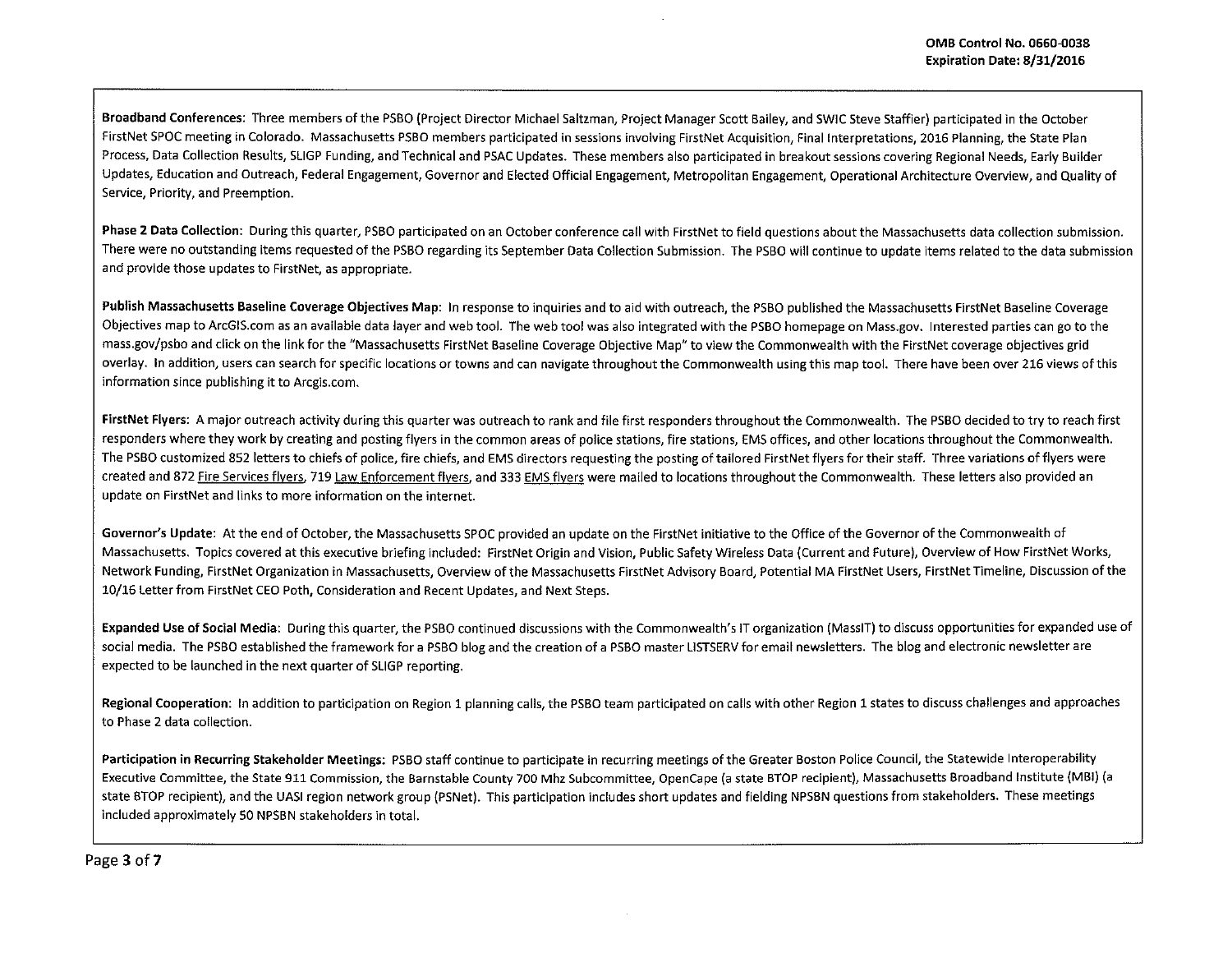Govemance: Periodic planning meetings were conducted involving the Massachusetts SPOC, the Project Director, and members of the PSBO. Governance meetings durlng this period were led by the Commonwealth SPOC and focused on findlngs from the Phase 2 Data Collection activities and next steps in the State Plan process. Additionally, the Commonwealth SPOC briefed the Governor's Office in October on FlrstNet and discussed Massachusetts' role and participation in the initiative,

Tribal Outreach: The Project Director has also periodically reached out to Robert Hendricks, representative of the Mashpee Wampanoag Tribe, and Brett Stearns, representative of the Wampanoag of Gay Head Tribe, to keep them up to date with FirstNet developments. Both tribes were invited to participate in the Massachusetts FirstNet Planning Survey and are included in materials submitted to FirstNet for the Phase 2 Data Collection. On September 18, the Mashpee Wampanoag tribe's application for Land-into-Trust was approved by the US Department of Interior. Thls new land into Trust Is not yet represented in FirstNet's Tribal GIS data layers.

llb. If the project team anticipates requesting any changes to the approved Baseline Report in the next quarter, describe those below. Note that any substantive changes to the Baseline Report must be approved by the Department of Commerce before implementation.

This PPR reflects the reviewed, NTIA·approved SLIGP budget for the Commonwealth of Massachusetts. No additional changes are anticipated.

11c. Provide any other information that would be useful to NTIA as it assesses this project's progress.

The project met FirstNet's target for providing Phase 2 information as requested by September 30, 2015.

11d. Describe any success stories or best practices you have identified. Please be as specific as possible.

As shared with the NTIA team during the September 2014 NTIA SLIGP site visit, the PSBO has identified the following best practices, success stories, or lessons learned in regard to SLIGP-funded activities:

- 1. FirstNet Involvement in regional outreach meetings
- *2.* Participation in existing recurring stakeholder meetings
- 3. Conducting outreach on a regional basis
- 4. Participation preferences for morning sessions (golng forward)
- 5. Combating misconceptions about FirstNet
- 6. Addressing up-front the impact on T-Band (BAPERN)
- 7. Maintaining a comprehensive contact list
- 8. Multiple notification approach and lead time needed to improve attendance
- 9. Personalizlng emails improves response
- 10. Decision to identify the Massachusetts FirstNet Advisory Board (MFAB) as a critical component of FirstNet governance In Massachusetts
- 11. Phone calls to confirm participation on MFAB
- 12. Leveraging high level relationships wlth key stakeholders
- 13. Having credibility on sources of outreach (we've been there before)

12. Personnel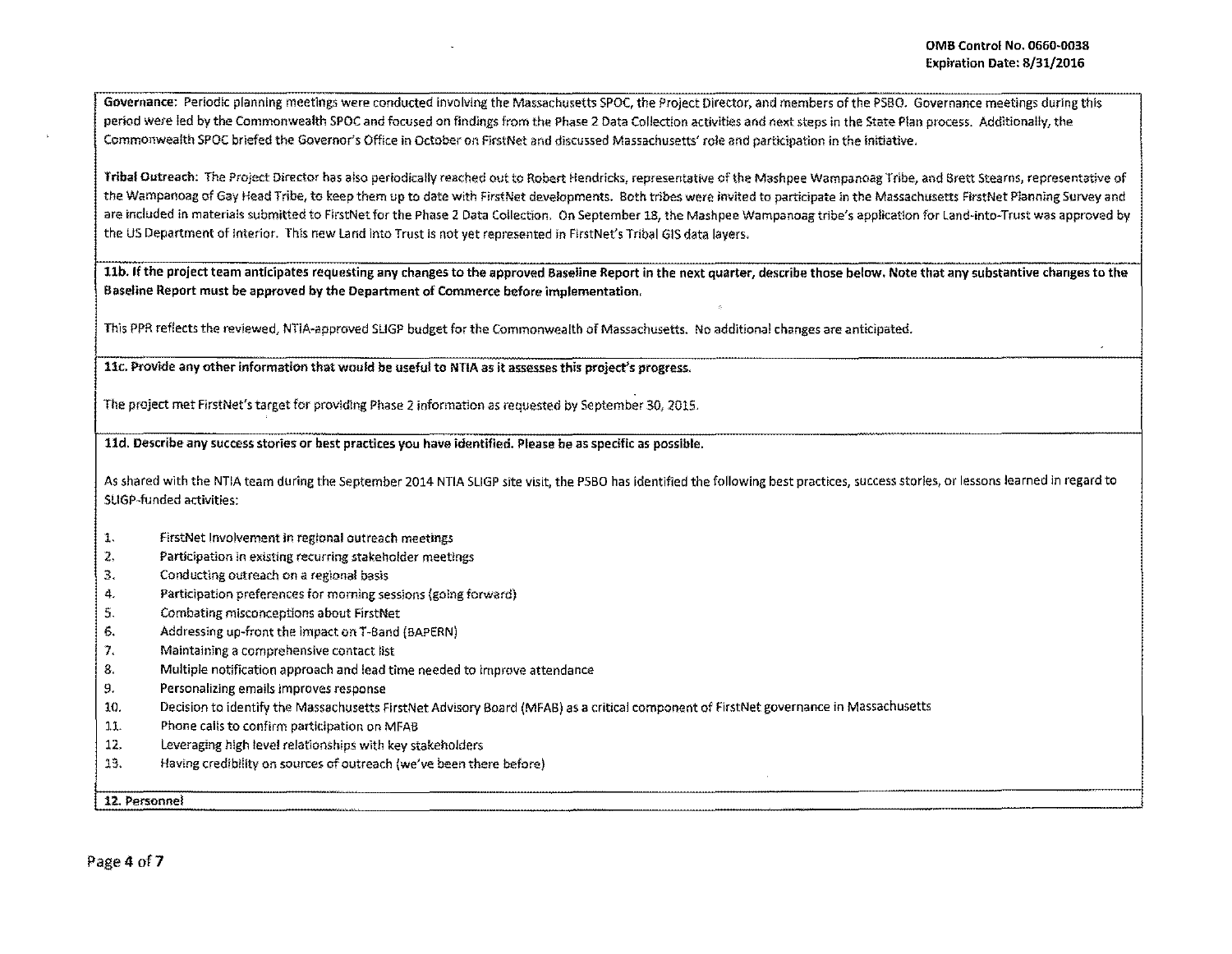12a. If the project is not fully staffed, describe how any lack of staffing may impact the project's time line and when the project will be fully staffed.

Contracts have been executed for the core project staff. Additional contracts will be executed for data collection coordination, SCIP plan updating, legal review, and Phase 2 consulting when needed by the project.

## 12b. Staffing Table

| Job Title                               | FTE % | Project(s) Assigned                                                                        | Change                        |
|-----------------------------------------|-------|--------------------------------------------------------------------------------------------|-------------------------------|
| Undersecretary of EOPSS                 | 20%   | SLIGP executive oversight                                                                  | No change.                    |
| Deputy Director State 911 Department    | 10%   | Stakeholder liaison for emergency dispatch                                                 | Position vacant and not       |
|                                         |       |                                                                                            | billed as match this quarter. |
| State Police Radio Engineer             | 10%   | Statewide radio area network subject matter expert; needs analysis                         | No change.                    |
| Acting Commissioner of DCJIS            | 10%   | Stakeholder liaison for criminal justice; subject matter expert for criminal justice needs | No change.                    |
| EOPSS Special Projects, Project Manager | 10%   | Setup of PSBO office logistics, coordination of EOPSS resources, managing SharePoint       | No change.                    |
|                                         |       | resources                                                                                  |                               |
| Compliance and Data Coordinator (OGR)   | 15%   | Grant management, program reporting, site visits, data collection and program close out.   | No change.                    |
| Director HS Division (OGR)              | 5%    | Grant Administrative Management                                                            | No change.                    |
| <b>Budget Director (OGR)</b>            | 7%    | Grant set-up, Accounting and Reconciliation, Fiscal Monitoring, Financial Reporting and    | No change.                    |
|                                         |       | Fiscal Close Out                                                                           |                               |
| Fiscal Management and Audit Support     | 5%    | Fiscal Management and Audit Support                                                        | No change.                    |

## 13. Subcontracts (Vendors and/or Subrecipients) N/A

13a. Subcontracts Table - Include all subcontractors. The totals from this table must equal the "Subcontracts Total" in Question 14f.

| Name                                     | <b>Subcontract Purpose</b>                                         | Type<br>(Vendor/Subrec.) | RFP/RFQ<br>Issued<br>(Y/N) | Contract<br>Execute<br>d(Y/N) | <b>Start Date</b> | <b>End Date</b> | <b>Total Federal</b><br>Funds<br>Allocated | <b>Total Matching</b><br><b>Funds Allocated</b> | <b>Project and % Assigned</b> |
|------------------------------------------|--------------------------------------------------------------------|--------------------------|----------------------------|-------------------------------|-------------------|-----------------|--------------------------------------------|-------------------------------------------------|-------------------------------|
| <b>McInnis</b><br>Consulting<br>Services | <b>Project Director Staff</b><br>Augmentation                      | Vendor                   | $N/A$ *                    | v                             | 10/1/13           | 1/31/2018       | \$375,480                                  |                                                 |                               |
| The<br><b>Innovations</b><br>Group, Inc. | Broadband Subject<br>Matter Expert Staff<br>Augmentation           | Vendor                   | $N/A$ *                    | $\mathbf v$                   | 10/1/13           | 1/31/2018       | \$439,298                                  | \$280,702                                       |                               |
| SWBailey<br>Consulting LLC               | <b>Project Manager Staff</b><br>Augmentation                       | Vendor                   | $N/A$ *                    | v                             | 11/18/13          | 1/31/2018       | \$450,000                                  |                                                 |                               |
| SWBailey<br><b>Consulting LLC</b>        | Education and<br>Outreach Coordinator<br><b>Staff Augmentation</b> | Vendor                   | N/A                        | ٧                             | 11/18/13          | 1/31/2018       | \$337,500                                  |                                                 |                               |
| SWBailey<br>Consulting LLC               | Data Collection<br>Coordinator Staff<br>Augmentation               | Vendor                   | $N/A$ *                    | Y                             | 11/18/13          | 1/31/2018       | \$.<br>50,000                              |                                                 |                               |

Page 5 of 7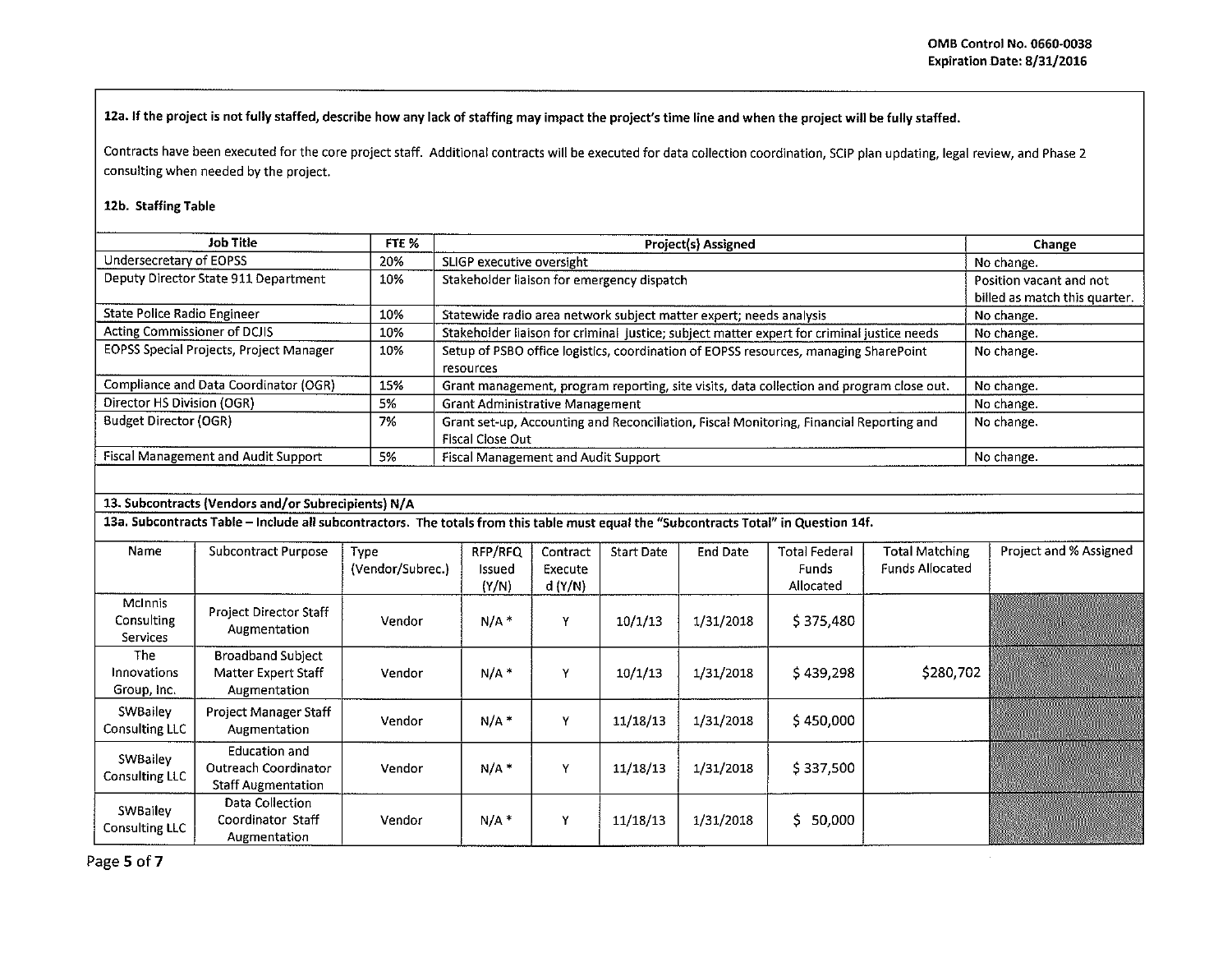| <b>TBD</b>                                                                                                                                                                                                                                                                                                                                                                                                                            | Legal and Policy<br><b>Services</b>                       |                              | Vendor<br>N                           |                           | N                | TBD      | <b>TBD</b>                 | \$132,665    |                                                |                                 |
|---------------------------------------------------------------------------------------------------------------------------------------------------------------------------------------------------------------------------------------------------------------------------------------------------------------------------------------------------------------------------------------------------------------------------------------|-----------------------------------------------------------|------------------------------|---------------------------------------|---------------------------|------------------|----------|----------------------------|--------------|------------------------------------------------|---------------------------------|
| SWBailey<br>Consulting LLC                                                                                                                                                                                                                                                                                                                                                                                                            | Project and<br><b>Collaboration Web</b><br>Site and Admin |                              | $N/A$ *<br>Vendor                     |                           | Y                | 11/18/13 | 1/31/2018                  | \$72,000     |                                                |                                 |
| NOTE 1: Subcontracts awarded through existing Commonwealth statewide staffing contracts.<br>NOTE 2: Four subcontracts executed with SWBailey Consulting LLC through a consolidated scope of work for project management, education and outreach, data collection, and<br>project and collaboration web site and administration.<br>NOTE 3 The Innovations Group, Inc. subcontract has been moved from Federal funding to State match. |                                                           |                              |                                       |                           |                  |          |                            |              |                                                |                                 |
| NOTE 4: Several contract durations and funds allocated have been amended with the NTIA approval of the Massachusetts' rebudget for Phase 2. Several items, no longer in the<br>budget, have been removed.<br>13b. Describe any challenges encountered with vendors and/or subrecipients.                                                                                                                                              |                                                           |                              |                                       |                           |                  |          |                            |              |                                                |                                 |
| None.                                                                                                                                                                                                                                                                                                                                                                                                                                 |                                                           |                              |                                       |                           |                  |          |                            |              |                                                |                                 |
| 14. Budget Worksheet                                                                                                                                                                                                                                                                                                                                                                                                                  |                                                           |                              |                                       |                           |                  |          |                            |              |                                                |                                 |
| Columns 2, 3 and 4 must match your current project budget for the entire award, which is the SF-424A on file.<br>Only list matching funds that the Department of Commerce has already approved.<br>NOTE: The budget columns 2-4 below have been updated to reflect the amended, Phase 2 budget approved by NTIA on July 27, 2015.                                                                                                     |                                                           |                              |                                       |                           |                  |          |                            |              |                                                |                                 |
| Project Budget Element (1)                                                                                                                                                                                                                                                                                                                                                                                                            |                                                           | Federal Funds<br>Awarded (2) | <b>Approved Matching</b><br>Funds (3) |                           | Total Budget (4) |          | Federal Funds Expended (5) |              | <b>Approved Matching</b><br>Funds Expended (6) | <b>Total Funds Expended (7)</b> |
| a. Personnel Salaries                                                                                                                                                                                                                                                                                                                                                                                                                 |                                                           | \$114,688.00                 | \$253,029.00                          |                           | \$367,717.00     |          |                            | \$56,286.30  | \$124,039.14                                   | \$180,325.44                    |
| b. Personnel Fringe Benefits                                                                                                                                                                                                                                                                                                                                                                                                          |                                                           | \$34,537.00                  |                                       | \$-                       | \$34,537.00      |          |                            | \$15,335.03  | \$-                                            | \$15,335.03                     |
| c. Travel                                                                                                                                                                                                                                                                                                                                                                                                                             |                                                           | \$33,400.00                  |                                       | \$-                       | \$33,400.00      |          |                            | \$15,551.11  | \$-                                            | \$15,551.11                     |
| d. Equipment                                                                                                                                                                                                                                                                                                                                                                                                                          |                                                           | \$-                          |                                       | \$-                       |                  | \$-      |                            | \$-          | Ś.                                             | Ś-                              |
| e. Materials/Supplies                                                                                                                                                                                                                                                                                                                                                                                                                 |                                                           | Ś-                           | \$6,799.00                            |                           | \$6,799.00       |          |                            | Ŝ-           | \$5,898.82                                     | \$5,898.82                      |
| f. Subcontracts Total                                                                                                                                                                                                                                                                                                                                                                                                                 |                                                           | \$1,856,943.00               | \$280,702.00                          |                           | \$2,137,645.00   |          |                            | \$850,545.60 | \$103,437.50                                   | \$953,983.10                    |
| g. Other                                                                                                                                                                                                                                                                                                                                                                                                                              |                                                           | \$24,000.00                  |                                       | \$-                       | \$24,000.00      |          |                            | \$12,381.63  | \$-                                            | \$12,381.63                     |
| h. Indirect Charges                                                                                                                                                                                                                                                                                                                                                                                                                   |                                                           | \$98,552.00                  |                                       | $\overline{\mathsf{S}}$ - | \$98,552.00      |          |                            | \$65,727.82  | \$-                                            | \$65,727.82                     |
| i. Total Costs                                                                                                                                                                                                                                                                                                                                                                                                                        |                                                           | \$2,162,120.00               | \$540,530.00                          |                           | \$2,702,650.00   |          | \$1,015,827.49             |              | \$233,375.46                                   | \$1,249,202.95                  |
| j. % of Total                                                                                                                                                                                                                                                                                                                                                                                                                         |                                                           | 80%                          |                                       | 20%                       |                  | 100%     |                            | 81%          | 19%                                            | 100%                            |
| 15. Certification: I certify to the best of my knowledge and belief that this report is correct and complete for performance of activities for the purpose(s) set forth in the award                                                                                                                                                                                                                                                  |                                                           |                              |                                       |                           |                  |          |                            |              |                                                |                                 |
| documents.                                                                                                                                                                                                                                                                                                                                                                                                                            |                                                           |                              |                                       |                           |                  |          |                            |              |                                                |                                 |

rm